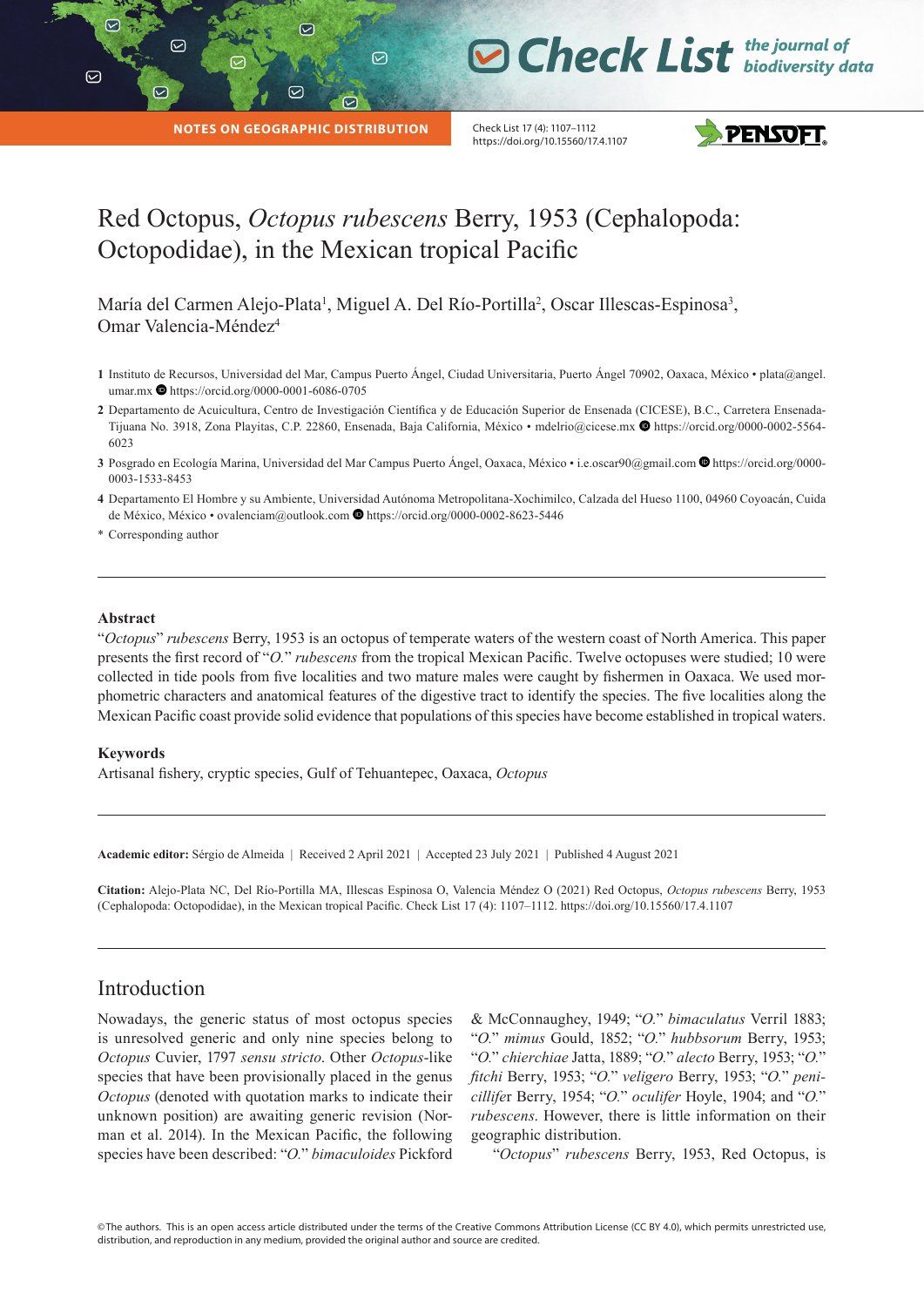a small benthic octopus that reaches an average adult weight of 150–200 g, although some can reach as much as 400 g in weight (Hochberg 1997). Its life cycle spans from 12 to 18 months. It is a migratory species, moving offshore in the winter months. Its mating occurs in deep waters in the spring, followed by an onshore migration before spawning (Norman et al. 2014). The female has an average fecundity of 20,000 to 50,000 eggs (3–4 mm in length; mantle length (ML) of the pelagic paralarvae 1.7–2.0 mm) (Hochberg 1997).

This species is native to the temperate waters of the western coast of North America, inhabiting an extremely wide variety of habitats, including soft bottoms, rocky inshore and intertidal areas, and mud bottoms, from the intertidal zone to 300 m deep (Norman et al. 2014). It has a nocturnal and cryptic behavior, and its diet includes gastropods, bivalves, and decapod crustaceans (Hochberg and Fields 1980). "*Octopus*" *rubescens* is a prey for many marine species, including fishes, birds, and mammals (Norman et al. 2014). This species is commonly known as Red Octopus, and its distribution comprises the southern part of the Gulf of California, Mexico, to the Gulf of Alaska (Hochberg and Fields 1980). We present here the first confirmed occurrences of "*O.*" *rubescens* from Mexican tropical Pacific waters. These new records represent the southernmost limit of the geographic distribution of this species.

#### Methods

From December 2015 to February 2016 during a scientific research expedition in the eastern Pacific, 10 specimens of "*Octopus*" *rubescens* were encountered during several scientific dives in shallow waters (Fig. 1). Specimens were collected with clove oil (Seol et al. 2007) under two scientific collection permits, PPF/DGOPA-035/15 and PPF/DGOPA-116/17 issued by SAGARPA and CONAPESCA. Two additional specimens were caught on 18 February 2016 in El Faro, Puerto Angel, Oaxaca by fishermen, while diving at depths of 5 and 15 m and using a long hand hook. These specimens were fixed in 96% alcohol for 24 h, preserved in 70% alcohol, and deposited at the Cephalopod Collection of the Universidad del Mar (UMAR-CEPHA).

Octopuses were identified according to Roper and Voss (1983) and Hochberg (1998). Measurements were taken from each individual using digital calipers to the nearest 0.01 mm. All measurements and counts are as defined by Roper and Voss (1983). Measurements included:  $TL = total length$ ;  $ML = dorsal$  mantle length; VML = ventral mantle length; MW = mantle width; HL  $=$  head length; HW  $=$  head width; AL  $=$  arm length; HAL  $=$  hectocotylized length; AW  $=$  arm width; WD  $=$  web depth;  $FL = funnel length$ ;  $FFL = free funnel length$ ;  $LL =$  ligula length;  $CL =$  calamus length. Sucker counts are totals per each intact arm. Gill counts do not include



**Figure 1.** "*Octopus*" *rubescens* distribution on the Pacific coast. Blue points = previously known distribution, records obtained from GBIF. Red points = new records, this study.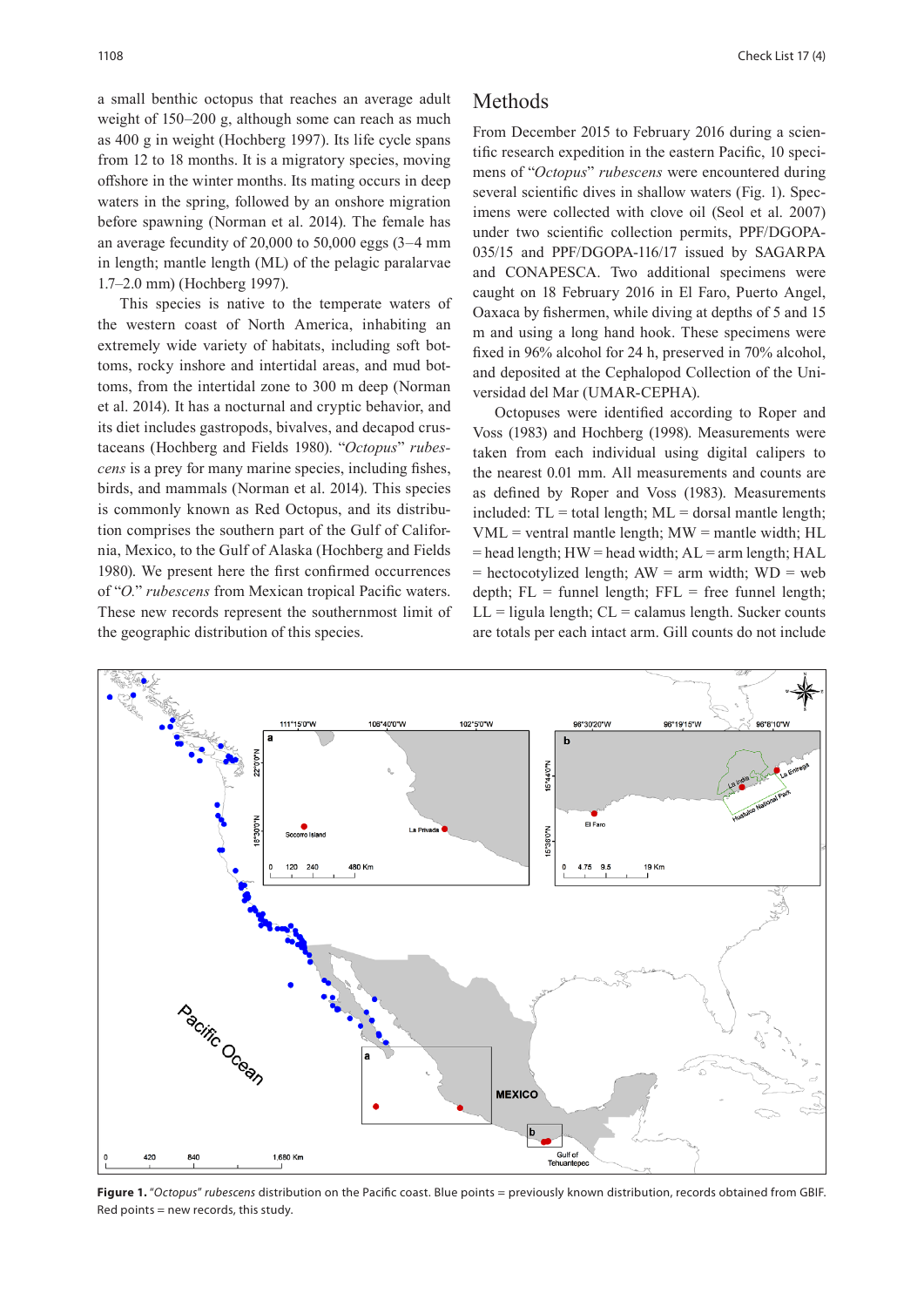terminal lamella. The measurements were provided as proportions of ML using the mantle proportion length index proposed by Roper and Voss (1983).

Total weight (W) was measured to the nearest 0.1 g. Sex was established through the observation of the gonads in all mature and immature specimens. The com parison of sexes was made only with adult individuals.

## Results

Twelve records of "Octopus" rubescens from six localities in the Mexican tropical Pacific are presented here (Table 1). Juveniles and mature females were recorded in tide pools.

**Materials examined.** MÉXICO – **Colima** • Revilla gigedo Archipelago National Park, Socorro Island, Brau lia tidepool; 18°43′53″N, 110 °57′20″W; 15 Dec. 2015; O. Valencia leg.; tide pool, scuba; UMAR-CEPHA 1153– 1156 (4 **♀**,13.3, 19.1, 25.0, 31.61 mm ML) – **Michoacán** • playa La Privada; 18°36′15″N, 103°42′29″W; 12 m depth; 24 Feb. 2016; UMAR-CEPHA 1157–1160 (2 juveniles, 5.5, 9.57 mm ML, 2 ♂, 20.2, 21.2 mm ML) – **Oaxaca** • Bahía La Entrega; 15°44′35″N, 096°07′44″W; 5 m; 16 Jan. 2016; O. Valencia leg.; coral reef, scuba; UMAR-CEPHA 1161 (1 juvenile, 9.2 mm ML) • Bahía La India, Huatulco National Park; 15°40′47″N, 096°07′44″W; 5 m; 04 Dec. 2016; O. Valencia leg.; coral reef, scuba; UMAR-CEPHA 1162 (1 ♀, 16.8 mm LM) • El Faro, Puerto Ángel; 15°39′59″N, 096 °29′35″W; 10 m; 18 Jan. 2016; artisanal fishermen leg.; rocky shores, free diving; UMAR-CEPHA 1163−1162 (2 3, 14.4, 19.5 mm ML).

**Identification.** A small octopus; ML usually <100 mm. Arms thin,  $3-4 \times$  ML. Longest arms moderate to long, typically 3.0–4.5 × ML, robust (AWI 15.9–20.4–26.5 %). Lateral arms longest 2>3>4>1 or 2>3>1>4 or 3>2>1>4. Hectocotylized arm with ~80–110 suckers; 1 or 2 conspicuously enlarged suckers present on all but ventral arms of mature males. Ligula well developed, elon gate, conical, with distinct groove, and 10% of hecto cotylized arm. Funnel length moderate, ~35% ML (FLI 16.1–52.9%), free portion funnel length 29.6% (FFLI 17.8–40.7%). Paleal aperture index 61.3% ML (API 39.4– 74.2%). Mantle width index 81.3% (MWI 57.3–104.6%). Gills with 11 or 12 lamellae per demibranch.

Presence of specific characters: skin texture of patch and groove system with small or round patches; four pri mary papillae in a diamond pattern on the dorsal mantle; one large papilla on the mid-posterior dorsal mantle and one over each eye (Fig. 2A, B). Webs of moderate depth, web formula ABECD or ABEDC or AEBDC (Table 1).

The internal anatomy has not been completely described. We include for the first time a description of the digestive tract. A marked separation was observed between the two indistinct posterior salivary glands. Anterior salivary glands short, 33% of ML; posterior salivary glands 65.7% of ML. Digestive gland ovoid, with a weak iridescent sheen. Ink sac well developed,

|                          |                                                                                                                                                                              |                | GL = gill counts, do not include terminal lamella. Juv, juvenile; Mich = Michoacán; Rev = Revillagigedo Archipelago. |                                                                                                                                                                                                                                                                                                                                                                                     |                    |                                       |                                                                                                                                                                                                                                                                                                                                                                                                                        |                                                                                                                                                                                                                                                                                             |                                                                                             |                                                             |                                                           |                                                                                                                                                                                                                                                                                                                                                                           |
|--------------------------|------------------------------------------------------------------------------------------------------------------------------------------------------------------------------|----------------|----------------------------------------------------------------------------------------------------------------------|-------------------------------------------------------------------------------------------------------------------------------------------------------------------------------------------------------------------------------------------------------------------------------------------------------------------------------------------------------------------------------------|--------------------|---------------------------------------|------------------------------------------------------------------------------------------------------------------------------------------------------------------------------------------------------------------------------------------------------------------------------------------------------------------------------------------------------------------------------------------------------------------------|---------------------------------------------------------------------------------------------------------------------------------------------------------------------------------------------------------------------------------------------------------------------------------------------|---------------------------------------------------------------------------------------------|-------------------------------------------------------------|-----------------------------------------------------------|---------------------------------------------------------------------------------------------------------------------------------------------------------------------------------------------------------------------------------------------------------------------------------------------------------------------------------------------------------------------------|
| Location                 | El Faro Oaxaca                                                                                                                                                               | El Faro Oaxaca | La Entrega Oaxaca                                                                                                    | La India Oaxaca                                                                                                                                                                                                                                                                                                                                                                     | La Privada Mich    | La Privada Mich                       | La Privada Mich                                                                                                                                                                                                                                                                                                                                                                                                        | La Privada Mich                                                                                                                                                                                                                                                                             | Isla Socorro Rev                                                                            | Isla Socorro Rev                                            | Isla Socorro Rev                                          | Isla Socorro Rev                                                                                                                                                                                                                                                                                                                                                          |
| Date                     | 18/01/2016                                                                                                                                                                   | 18/01/2016     | 16/01/2016                                                                                                           | 04/12/2016                                                                                                                                                                                                                                                                                                                                                                          | 25/02/2016         | 25/02/2016                            |                                                                                                                                                                                                                                                                                                                                                                                                                        |                                                                                                                                                                                                                                                                                             |                                                                                             |                                                             |                                                           |                                                                                                                                                                                                                                                                                                                                                                           |
| Sex                      |                                                                                                                                                                              |                | Juvenile                                                                                                             |                                                                                                                                                                                                                                                                                                                                                                                     | Juvenile           | Juvenile                              |                                                                                                                                                                                                                                                                                                                                                                                                                        |                                                                                                                                                                                                                                                                                             |                                                                                             | $\begin{array}{l} 15/12/2015 \\ \varphi \\ 1.5 \end{array}$ |                                                           |                                                                                                                                                                                                                                                                                                                                                                           |
|                          |                                                                                                                                                                              |                |                                                                                                                      |                                                                                                                                                                                                                                                                                                                                                                                     |                    |                                       |                                                                                                                                                                                                                                                                                                                                                                                                                        |                                                                                                                                                                                                                                                                                             |                                                                                             |                                                             |                                                           |                                                                                                                                                                                                                                                                                                                                                                           |
| $\geq$ $\neq$            | $\begin{array}{cccc}\n & 4 & 1 & 4 & 4 & 6 & 6 & 4 \\  & 5 & 1 & 1 & 4 & 4 & 6 & 6 & 6 \\  & 6 & 1 & 1 & 1 & 4 & 6 & 6 & 6 \\  & 7 & 1 & 1 & 1 & 1 & 1 & 6 & 6\n\end{array}$ |                | $\begin{array}{cc}\n 1.8 & 1.7 \\  53.1 & 1.3 \\  9.3 & 3.8 \\  98.9 & 51.1 \\  100.5\n \end{array}$                 |                                                                                                                                                                                                                                                                                                                                                                                     | 44.3               |                                       |                                                                                                                                                                                                                                                                                                                                                                                                                        |                                                                                                                                                                                                                                                                                             |                                                                                             | 46.9<br>13.3<br>8.4                                         | 15/12/2015<br>$\oplus$<br>$4.3$<br>$72.8$<br>19.1<br>19.1 |                                                                                                                                                                                                                                                                                                                                                                           |
| <b>MI</b>                |                                                                                                                                                                              |                |                                                                                                                      |                                                                                                                                                                                                                                                                                                                                                                                     | 9.6                | 20.5<br>5.6<br>5.1                    |                                                                                                                                                                                                                                                                                                                                                                                                                        |                                                                                                                                                                                                                                                                                             |                                                                                             |                                                             |                                                           |                                                                                                                                                                                                                                                                                                                                                                           |
| χM                       |                                                                                                                                                                              |                |                                                                                                                      |                                                                                                                                                                                                                                                                                                                                                                                     |                    |                                       |                                                                                                                                                                                                                                                                                                                                                                                                                        |                                                                                                                                                                                                                                                                                             |                                                                                             |                                                             |                                                           |                                                                                                                                                                                                                                                                                                                                                                           |
| ΜM                       |                                                                                                                                                                              |                |                                                                                                                      |                                                                                                                                                                                                                                                                                                                                                                                     | 92.4               | 98.2                                  |                                                                                                                                                                                                                                                                                                                                                                                                                        |                                                                                                                                                                                                                                                                                             |                                                                                             |                                                             | 58.5                                                      |                                                                                                                                                                                                                                                                                                                                                                           |
| $\equiv$                 |                                                                                                                                                                              |                |                                                                                                                      |                                                                                                                                                                                                                                                                                                                                                                                     | 56.4               |                                       |                                                                                                                                                                                                                                                                                                                                                                                                                        |                                                                                                                                                                                                                                                                                             |                                                                                             |                                                             |                                                           |                                                                                                                                                                                                                                                                                                                                                                           |
| $\overline{\tilde{\Xi}}$ |                                                                                                                                                                              |                |                                                                                                                      |                                                                                                                                                                                                                                                                                                                                                                                     | 101.0              |                                       |                                                                                                                                                                                                                                                                                                                                                                                                                        |                                                                                                                                                                                                                                                                                             |                                                                                             |                                                             |                                                           |                                                                                                                                                                                                                                                                                                                                                                           |
| 훕                        | 26.6                                                                                                                                                                         |                | $49.7$<br>$46.6$<br>$30.0$<br>$62.2$                                                                                 | $9 + \frac{1}{28} + \frac{1}{28} + \frac{1}{28} + \frac{1}{28} + \frac{1}{28} + \frac{1}{28} + \frac{1}{28} + \frac{1}{28} + \frac{1}{28} + \frac{1}{28} + \frac{1}{28} + \frac{1}{28} + \frac{1}{28} + \frac{1}{28} + \frac{1}{28} + \frac{1}{28} + \frac{1}{28} + \frac{1}{28} + \frac{1}{28} + \frac{1}{28} + \frac{1}{28} + \frac{1}{28} + \frac{1}{28} + \frac{1}{28} + \frac$ | 48.2               | 54.4<br>109.5<br>52.4<br>73.3<br>73.3 | $\begin{array}{l} 2402/2016 \\ \circ \\ 15.7 \\ 12.2 \\ 12.2 \\ \circ \\ 24.3 \\ \circ \\ 25.3 \\ \circ \\ 26.4 \\ \circ \\ 27.4 \\ \circ \\ 28.5 \\ \circ \\ 29.5 \\ \circ \\ 24.5 \\ \circ \\ 29.5 \\ \circ \\ 24.5 \\ \circ \\ 25.5 \\ \circ \\ 24.5 \\ \circ \\ 25.5 \\ \circ \\ 26.5 \\ \circ \\ 28.5 \\ \circ \\ 29.5 \\ \circ \\ 29.5 \\ \circ \\ 29.5 \\ \circ \\ 29.5 \\ \circ \\ 29.5 \\ \circ \\ 29.5 \\ \$ | $24,0222016$<br>15.0<br>15.0<br>16.2<br>16.2<br>12<br>22->>>1<br>22->>1<br>22->2<br>22->2<br>22->2<br>22->2<br>22->2<br>22->2<br>22->2<br>22-+2<br>22-+2<br>22-+2<br>32-+2<br>32-+2<br>32-+2<br>32-+2<br>32-+2<br>32-+2<br>32-+2<br>32-+2<br>32-+2<br>32-+2<br>32-+2<br>32-+2<br>32-+2<br>3 | 1202015<br>0+ 12 12 13 13 13 14 13 16 17 18 17 18<br>15/12 12 13 13 14 15 16 17 18 17 18 17 | 57.3<br>58.3<br>54.4<br>50.4<br>50.4                        | 35.6<br>6 13 3 3 3 4 5 5 1<br>5 2 3 3 4 5 5 5 1           | $\frac{15}{12}$<br>$\frac{1}{12}$<br>$\frac{1}{12}$<br>$\frac{1}{12}$<br>$\frac{1}{12}$<br>$\frac{1}{12}$<br>$\frac{1}{12}$<br>$\frac{1}{12}$<br>$\frac{1}{12}$<br>$\frac{1}{12}$<br>$\frac{1}{12}$<br>$\frac{1}{12}$<br>$\frac{1}{12}$<br>$\frac{1}{12}$<br>$\frac{1}{12}$<br>$\frac{1}{12}$<br>$\frac{1}{12}$<br>$\frac{1}{12}$<br>$\frac{1}{12}$<br>$\frac{1}{12}$<br> |
| 로 로                      |                                                                                                                                                                              |                |                                                                                                                      |                                                                                                                                                                                                                                                                                                                                                                                     | 37.2               |                                       |                                                                                                                                                                                                                                                                                                                                                                                                                        |                                                                                                                                                                                                                                                                                             |                                                                                             |                                                             |                                                           |                                                                                                                                                                                                                                                                                                                                                                           |
|                          | $52.9$<br>$35.1$<br>$74.2$                                                                                                                                                   |                |                                                                                                                      |                                                                                                                                                                                                                                                                                                                                                                                     | 30.3               |                                       |                                                                                                                                                                                                                                                                                                                                                                                                                        |                                                                                                                                                                                                                                                                                             |                                                                                             |                                                             |                                                           |                                                                                                                                                                                                                                                                                                                                                                           |
| $\overline{\mathbb{R}}$  |                                                                                                                                                                              |                |                                                                                                                      |                                                                                                                                                                                                                                                                                                                                                                                     | 66.8               |                                       |                                                                                                                                                                                                                                                                                                                                                                                                                        |                                                                                                                                                                                                                                                                                             |                                                                                             | 39.4                                                        |                                                           |                                                                                                                                                                                                                                                                                                                                                                           |
| <b>HALI</b>              |                                                                                                                                                                              | 301.0          |                                                                                                                      |                                                                                                                                                                                                                                                                                                                                                                                     |                    |                                       |                                                                                                                                                                                                                                                                                                                                                                                                                        |                                                                                                                                                                                                                                                                                             |                                                                                             |                                                             |                                                           |                                                                                                                                                                                                                                                                                                                                                                           |
| $\cong$                  |                                                                                                                                                                              | ABCED          |                                                                                                                      | BEDAC<br>3>2>1>4<br>12                                                                                                                                                                                                                                                                                                                                                              |                    | ABECD<br>4>2>1>3<br>11                |                                                                                                                                                                                                                                                                                                                                                                                                                        |                                                                                                                                                                                                                                                                                             |                                                                                             |                                                             |                                                           |                                                                                                                                                                                                                                                                                                                                                                           |
| $\frac{1}{4}$            | $AEDBC$<br>$2>3>1>4$<br>11                                                                                                                                                   | 3 > 2 > 1 > 4  | $AEDBC$<br>$2>3>1>4$<br>11                                                                                           |                                                                                                                                                                                                                                                                                                                                                                                     | $ABCDE$<br>2>3>1>4 |                                       |                                                                                                                                                                                                                                                                                                                                                                                                                        |                                                                                                                                                                                                                                                                                             | $ABDC$<br>$>3>1>4$<br>12                                                                    | $AB CED$<br>$3 > 2 > 1 > 4$<br>$12$                         | $AEDBC$<br>$3 > 2 > 1 > 4$<br>11                          | $ABEDC$<br>$2>3>4>1$<br>12                                                                                                                                                                                                                                                                                                                                                |
| ತ                        |                                                                                                                                                                              |                |                                                                                                                      |                                                                                                                                                                                                                                                                                                                                                                                     | $\overline{1}$     |                                       |                                                                                                                                                                                                                                                                                                                                                                                                                        |                                                                                                                                                                                                                                                                                             |                                                                                             |                                                             |                                                           |                                                                                                                                                                                                                                                                                                                                                                           |

Table 1. "Octopus" rubescens. Measurements and counts of preserved organisms. TL = total length; DML = dorsal mantle length; VML = ventral mantle length; MWI = mantle width index; HLI = head length index; HWI = head width index; EDI = eye diameter index; HALI = hectocotylized length; FLI = funnel length index; FFLI = free funnel length index; API = paleal aperture index; WDI = web depth index; AF = arm formula;

i and counts of preserved organisms. TL :<br>index; HALI = hectocotylized length; FLI

Measurements and counts of

rubescens.

le 1. "Octopus" rubescens.<br>= head width index; EDI

 $\frac{1}{2}$ 

= eye diameter

TL = total length; DML = dorsal mantle length; VML = ventral<br>FLI = funnel length index; FFLI = free funnel length index; API

= mantle width index; HLI = head length index;<br>dex; WDI = web depth index; AF = arm formula;

mantle length; MWI = mantle<br>I = paleal aperture index; WDI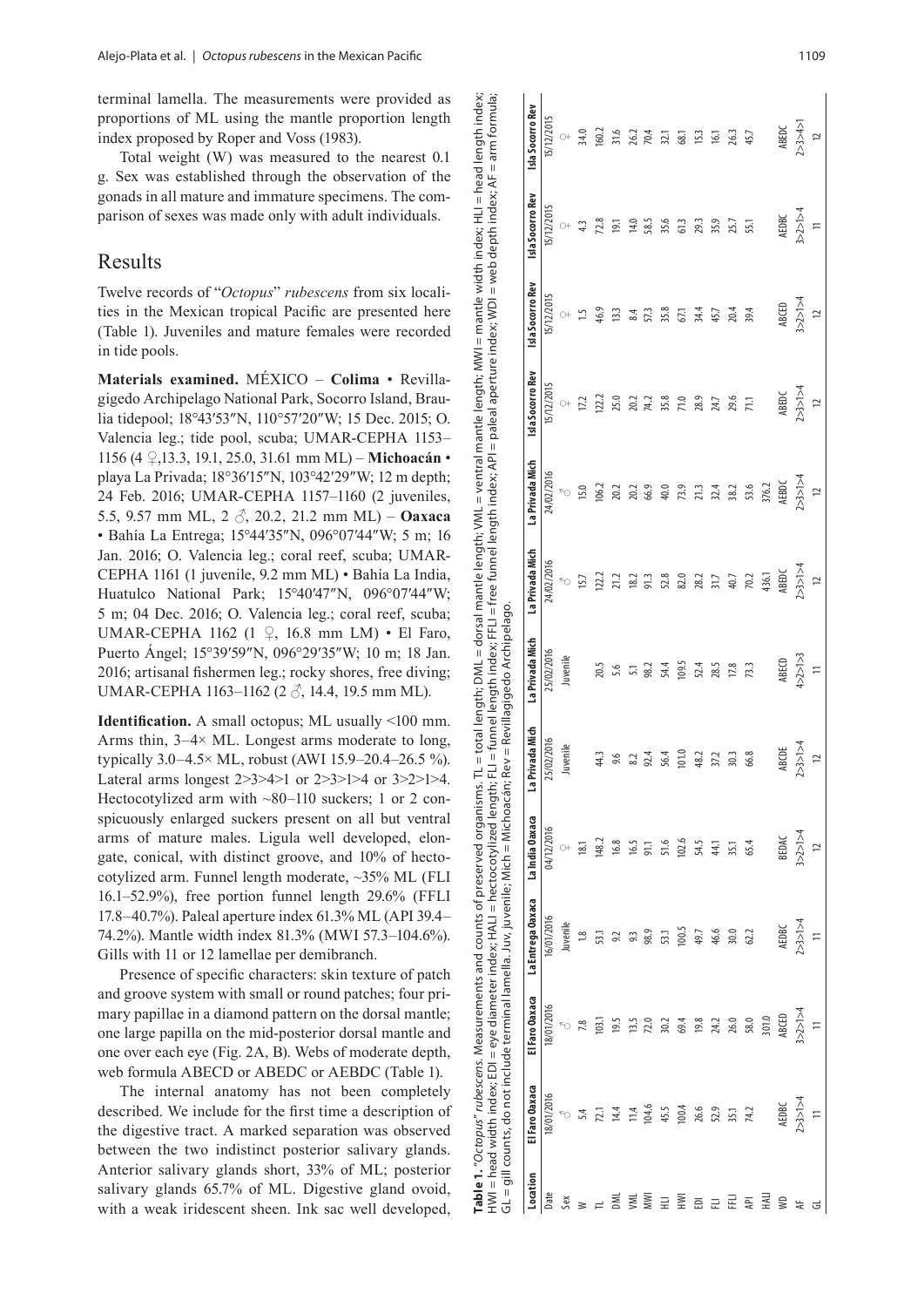

**Figure 2.** "*Octopus*" *rubescens*. **A.** Male (DLM = 21.2 mm), dorsal view. **B.** Oral view, scale 10 mm. **C.** Digestive tract. **D.** Beak, lateral view. F. Radula: R, radular tooth; L1 and L2, lateral teeth; M1, first marginal tooth. Arrow, arm 3 with enlarged suckers. Scale bars: A, B = 50 mm;  $C = 20$  mm.

partly embedded in ventral surface of digestive gland. Anal flaps present and discrete. Esophagus straight; intestine muscular; caecum with 1.5 coils, distinctly striated (Fig. 2C).

Beaks: upper beak with a short, hooked rostrum; lower beak with narrow hood and lateral walls flared (Fig. 2D–F). Radula with seven teeth and two marginal plates per row; rachidian tooth with two moderate cusps, one each side (Fig. 2G).

"*Octopus*" *rubescens* (Fig. 3) has very distinctive characters that separate it from its congeneric species distributed along the Pacific coast of Latin America: "*O*." *bimaculatus*, "*O*." *hubbsorum*, "*O*." *mimus*, and "*O*." *oculifer*. "*Octopus*" *rubescens* can be distinguished from other octopuses present in the study area by its size and other morphological characteristics (Table 2), in addition to the following: a patch and groove skin texture with small, round patches; four primary papillae in a diamond pattern on the dorsal mantle; and one large papilla on the mid-posterior dorsal mantle and one over each eye. It is considerably smaller than congeneric species in the region: the ML of "*O*." *rubescens* is 100 mm, vs. 220 mm in "*O*." *hubbsorum* and 200 mm in "*O*." *bimaculatus*. Gill lamellae number 11–13 in "*O.*" *rubescens*, vs. 9–11 in "*O*." *hubbsorum* and 8–10 in "*O*." *bimaculatus*. Ocelli are lacking in "*O.*" *rubescens*.



**Figure 3.** "*Octopus*" *rubescens*, female (DLM = 16.77 mm), Bahia La India, Huatulco National Park, México. Photo: Virgilio Antonio.

# Discussion

While the taxonomic status of "*Octopus*" *rubescens* is currently being reviewed, this species has provisionally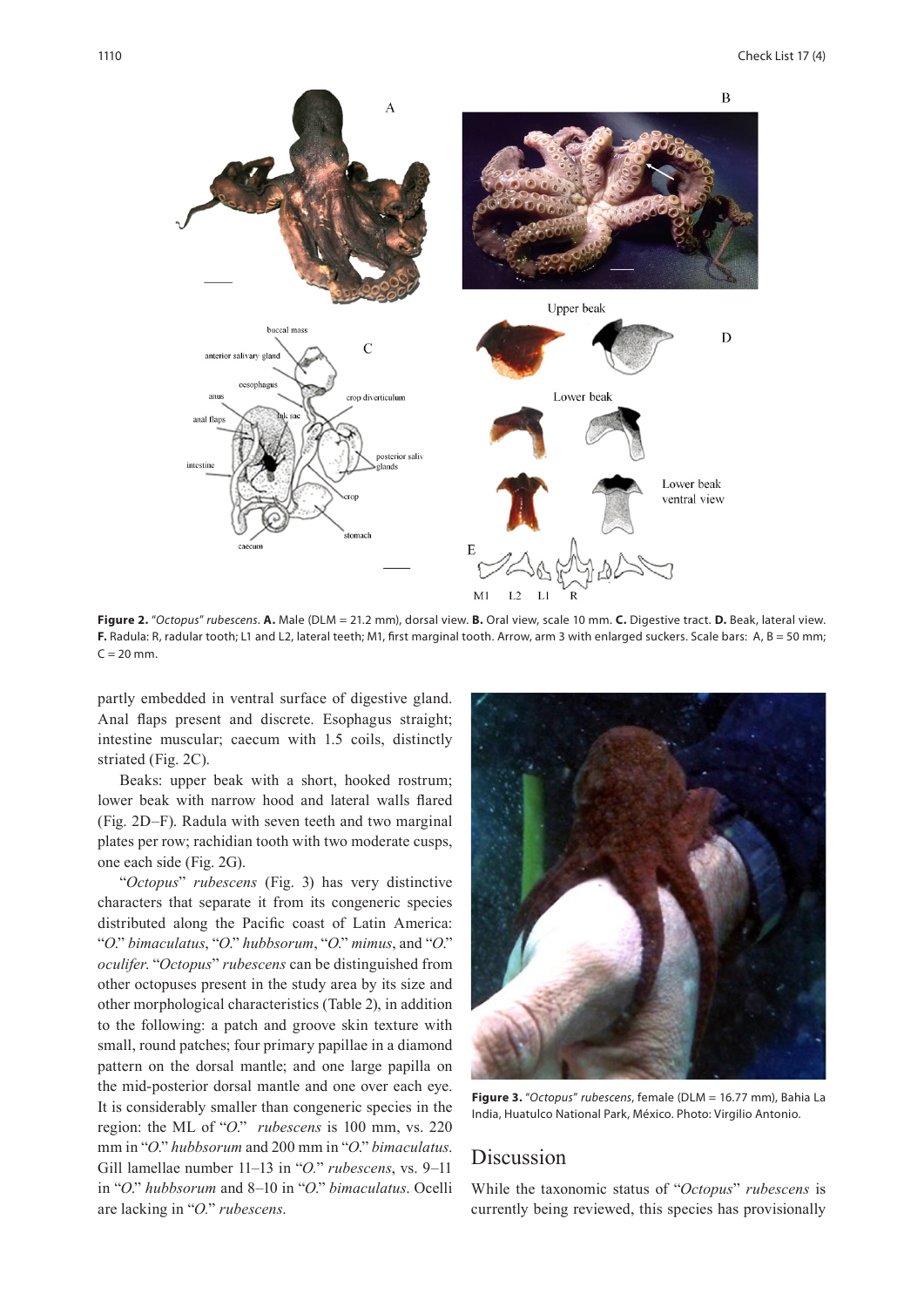| Table 2. Morphological comparison of "Octopus" rubescens with other octopuses known to occur in waters in the Pacific Latin America |  |  |  |  |  |  |
|-------------------------------------------------------------------------------------------------------------------------------------|--|--|--|--|--|--|
| Pacific Latin America (Norman et al. 2004).                                                                                         |  |  |  |  |  |  |

| <b>Species</b>                  | "0." rubescens                                                                                                                                                                       | "0." rubescens                                                                                                 | "0." hubbsorum                                                                            | "0." bimaculatus                                                                                                              | "0." bimaculoides                                                                                                                | $"0."$ mimus                                                                                             | "0." oculifer                                                                                            |
|---------------------------------|--------------------------------------------------------------------------------------------------------------------------------------------------------------------------------------|----------------------------------------------------------------------------------------------------------------|-------------------------------------------------------------------------------------------|-------------------------------------------------------------------------------------------------------------------------------|----------------------------------------------------------------------------------------------------------------------------------|----------------------------------------------------------------------------------------------------------|----------------------------------------------------------------------------------------------------------|
| Data source                     | Hochberg 1997                                                                                                                                                                        | This study                                                                                                     | <b>Berry 1953</b>                                                                         | Verril 1883                                                                                                                   | Pickford and<br>McConnaughey 1949                                                                                                | Gould 1852                                                                                               | <b>Hoyle, 1904</b>                                                                                       |
| <b>Type locality</b>            | Gulf of California,<br>Mexico north to Gulf<br>of Alaska                                                                                                                             | <b>Tropical Pacific</b>                                                                                        | Gulf of California,<br>south to<br><b>Oaxaca</b>                                          | Also reported in<br>Mexico from the<br>head of the Gulf of<br>California. Southern<br>limits unknown                          | Northeast Pacific, on<br>the Pacific coast of<br>the Baja California<br>Peninsula, Mexico                                        | Southeast Pacific,<br>along east coast of<br>South America from<br>northern Peru to<br>Valparaiso, Chile | Galapagos<br>Archipelago                                                                                 |
| DML (mm)                        | 100                                                                                                                                                                                  | 31.6                                                                                                           | 220                                                                                       | 200                                                                                                                           | 85                                                                                                                               | 190                                                                                                      | 120                                                                                                      |
| $TL$ (mm)                       | 250                                                                                                                                                                                  | 160                                                                                                            | >1000                                                                                     | 1100                                                                                                                          | 500                                                                                                                              | 1200                                                                                                     | 420                                                                                                      |
| Arm length $(\times LM)$        | $3.5 - 4.5$                                                                                                                                                                          | $3 - 4$                                                                                                        | $3 - 4$                                                                                   | $4 - 5$                                                                                                                       | $3 - 3.5$                                                                                                                        | $4 - 6$                                                                                                  | $\overline{2}$                                                                                           |
| Arm formula                     | 2 > 3 > 4 > 1                                                                                                                                                                        | $2 > 3 > 4 > 1$ or<br>$2 > 3 > 1 > 4$ or<br>3 > 2 > 1 > 4                                                      | 4 > 2 > 4 > 1                                                                             | 2 > 3 > 4 > 1                                                                                                                 | 3 > 2 > 4 > 1                                                                                                                    | 2 > 3 > 4 > 1                                                                                            | 2 > 3 > 4 > 1                                                                                            |
| Web depth (%)                   | $20 - 30$                                                                                                                                                                            | 20                                                                                                             | 30                                                                                        | 28                                                                                                                            | 25                                                                                                                               | $18 - 27$                                                                                                | $22 - 27$                                                                                                |
| Gill lamellae                   | $11 - 13$                                                                                                                                                                            | $11 - 12$                                                                                                      | $9 - 11$                                                                                  | $8 - 10$                                                                                                                      | $8 - 10$                                                                                                                         | $7 - 8$                                                                                                  | $8 - 10$                                                                                                 |
| Suckers hectoco-<br>tylized arm | $80 - 110$                                                                                                                                                                           | $65 - 101$                                                                                                     | ~140                                                                                      | $134 - 157$                                                                                                                   | $102 - 116$                                                                                                                      |                                                                                                          | ~180                                                                                                     |
| Ligula                          | Well developed,<br>elongate and conical,<br>with distinct groove,<br>8-11% of arm length                                                                                             |                                                                                                                | Tiny, around 1-2%<br>of arm length                                                        | Tiny, 1.2-2.8%<br>of arm length                                                                                               | Tiny, 1.4-2.3%<br>of arm length                                                                                                  | Tiny, 0.7-1.8%<br>of arm length                                                                          | Tiny, 0.7-1.4%<br>of arm length                                                                          |
| Calamus                         | Small, ~20% of ligula<br>length                                                                                                                                                      |                                                                                                                | Small, $\sim$ 20%<br>of liqula length                                                     | Small to moderate<br>size, 40-60% of liqula                                                                                   | Moderate size, 40-<br>50% of ligula length                                                                                       | Large, 30-60% of<br>ligula length                                                                        | Small                                                                                                    |
| Ocelli                          | No                                                                                                                                                                                   | No                                                                                                             | No                                                                                        | Yes                                                                                                                           | Yes                                                                                                                              | No                                                                                                       | Yes                                                                                                      |
| Sculpture<br>Skin texture       | Patch and groove<br>system, patches small,<br>round or circular; 4<br>primary papillae in<br>diamond pattern on<br>dorsal mantle, and 1<br>large papilla on mid-<br>posterior mantle | Patch and groove<br>system, patches small,<br>round or circular; 1<br>large papilla on mid<br>posterior mantle | Patch and groove<br>system; 4 large<br>papillae in diamond<br>pattern on dorsal<br>mantle | Patch and groove with<br>small circular patches;<br>4 large primary<br>papillae in diamond<br>arrangement on<br>dorsal mantle | Skin densely covered<br>with papillae<br>("granular"); 4 large<br>primary papillae in<br>diamond arrangement<br>on dorsal mantle | Skin rugose, densely<br>covered in inflated<br>patches, numerous<br>papillae on dorsal<br>mantle         | Skin texture of round<br>patches of various<br>sizes; 4 large papillae<br>in diamond on dorsal<br>mantle |
| Supraocular<br>papillae         | 1                                                                                                                                                                                    | 1                                                                                                              | $1 - 2$                                                                                   | $1 - 2$                                                                                                                       |                                                                                                                                  | $1 - 2$                                                                                                  | No                                                                                                       |
| Depth (m)                       | $0 - 300$                                                                                                                                                                            | $0 - 10$                                                                                                       | $0 - 30$                                                                                  | $0 - 50$                                                                                                                      | Intertidal zone to at<br>least 20 m                                                                                              | $0 - 30$                                                                                                 | $0 - 50$                                                                                                 |
| Fishing importance              | Occasionally as<br>bycatch in inshore<br>ground fish trawls                                                                                                                          | Occasionally in<br>artisanal fishing                                                                           | Artisanal fishing                                                                         | Small-scale harvests                                                                                                          | Small-scale                                                                                                                      | commercial fisheries                                                                                     | Small-scale                                                                                              |

been placed in the genus *Octopus* (Norman et al. 2014). However, this species taxonomically fits in the genus *Octopus sensu stricto* (Norman et al. 2014) on account of the following: skin papillate; arms  $3-5\times$  ML; males with one or more enlarged suckers on all or some arms; formula typically 2>3>4>1 or 3>2>4>1; suckers large; skin with distinct patch; eyes not protruding; spermatheca present; copulatory organ with distinct ligula and calamus.

Our material fits well with the original description of the species by Berry 1953 and provided by Hochberg (1997). All measurements, counts and the patch and groove system of skin texture in our specimens match the descriptions of this species and are similar to those reported in records from the Gulf of California by Hochberg (1997). It is important include both morphological characteristics and quantitative attributes of octopuses.

Here, we record "*O*." *rubescens* for the first time in Mexican tropical Pacific waters. Juveniles and mature females were recorded in tide pools. Huatulco, Oaxaca is now the southernmost limit of the geographic distribution

of this species. The two mature males captured by fishermen suggest that this species inhabits the central coast of Oaxaca and that "*O*." *rubescens* can be part of artisanal catches of octopus. In this area, octopus fishing is artisanal and is carried out in shallow waters. "*Octopus*" *hubbsorum* is the most common octopus (Alejo-Plata et al. 2009), and "*O.*" *bimaculatus* has occasionally been observed in the captures (Alejo-Plata et al. 2014).

Thus, our new records are important documentation showing changes in the geographic ranges of organisms in the tropical Mexican Pacific. The geographic distribution of "*O*." *rubescens* is extended from southern part of the Gulf of California to Puerto Ángel, Oaxaca, Mexico, approximately 2118 km southward. The five localities from the Pacific coast of Mexico are evidence that this species has established a population in tropical waters. However, more data is required to fully understand its ecology and distribution of "*O*." *rubescens* in the Mexican tropical Pacific. Our study reflects the limited knowledge of octopuses in the region and suggests the need for increased sampling effort.